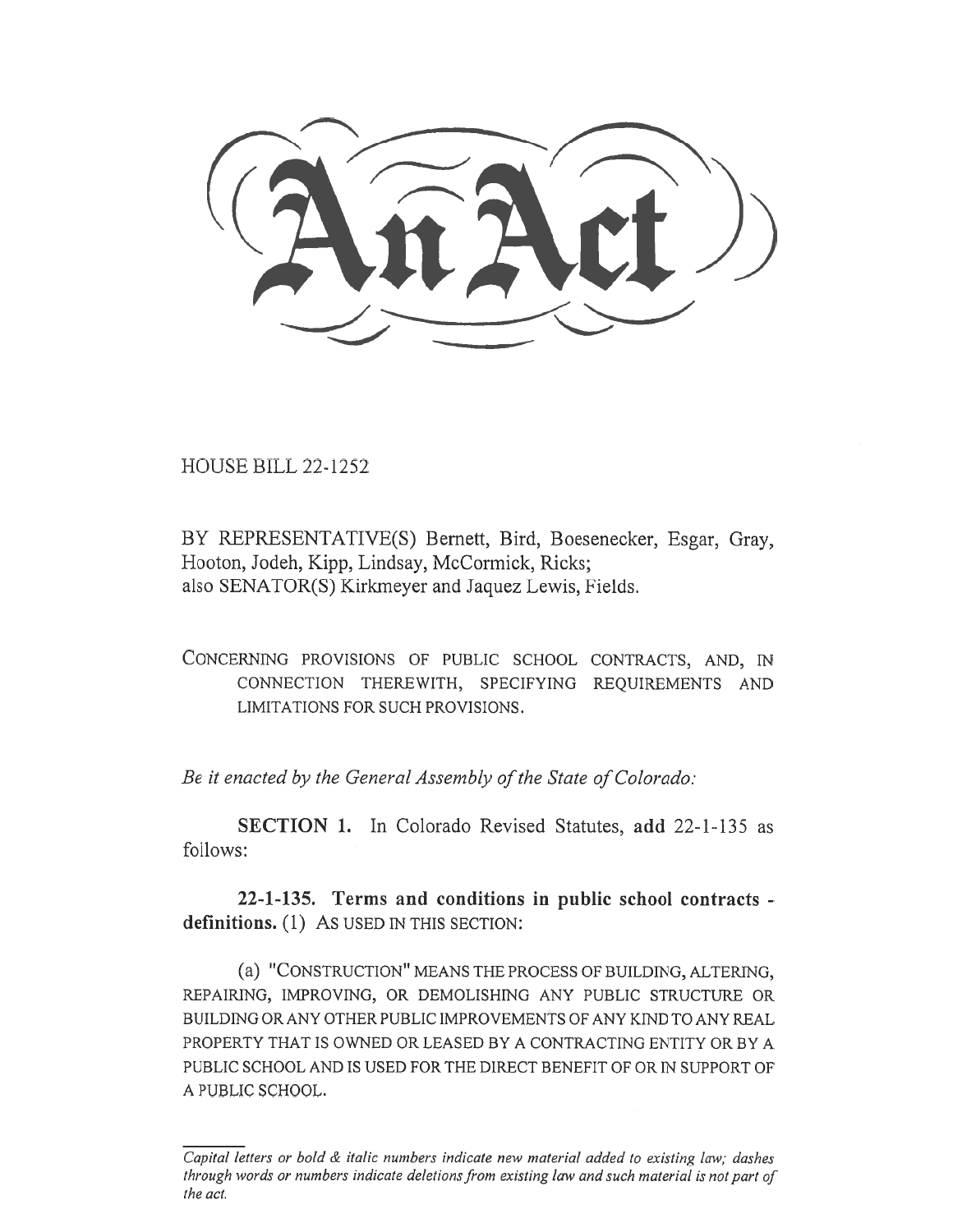(b) "CONTRACTOR" MEANS ANY PERSON HAVING A CONTRACT WITH A PUBLIC SCHOOL CONTRACTING ENTITY. "CONTRACTOR" DOES NOT INCLUDE AN EMPLOYEE OF A PUBLIC SCHOOL CONTRACTING ENTITY OR OF A PUBLIC SCHOOL TO BE DIRECTLY BENEFITED BY OR SUPPORTED BY A PUBLIC SCHOOL. CONTRACT.

(c) "PUBLIC SCHOOL CONTRACT" MEANS ANY TYPE OF AGREEMENT, REGARDLESS OF WHAT IT MAY BE CALLED, ENTERED INTO BETWEEN A PUBLIC SCHOOL CONTRACTING ENTITY AND A CONTRACTOR WHERE THE PRINCIPAL PURPOSE IS TO ACQUIRE SUPPLIES, SERVICES, OR CONSTRUCTION OR TO DISPOSE OF SUPPLIES FOR THE DIRECT BENEFIT OF OR IN SUPPORT OF A PUBLIC SCHOOL; EXCEPT THAT "PUBLIC SCHOOL CONTRACT" DOES NOT INCLUDE AN AGREEMENT FOR THE ACQUISITION OF PROFESSIONAL SERVICES, AS DEFINED IN SECTION 24-30-1402 (6).

(d) "PUBLIC SCHOOL CONTRACTING ENTITY" MEANS AN ENTITY THAT IS AUTHORIZED TO CONTRACT FOR THE DIRECT BENEFIT OF OR SUPPORT OF A PUBLIC SCHOOL AND ENTERS INTO A PUBLIC SCHOOL CONTRACT. "PUBLIC SCHOOL CONTRACTING ENTITY" INCLUDES A SCHOOL DISTRICT AND, TO THE EXTENT AUTHORIZED BY LAW, A PUBLIC SCHOOL, AN ADMINISTRATIVE UNIT, AS DEFINED IN SECTION 22-20-103 (1), A PARTICIPATING PROVIDER, AS DEFINED IN SECTION 22-100-101, OR ANY OTHER ENTITY THAT IS AUTHORIZED TO CONTRACT FOR THE DIRECT BENEFIT OF OR SUPPORT OF A PUBLIC SCHOOL.

(2) (a) A TERM OR CONDITION IN A PUBLIC SCHOOL CONTRACT IS VOID AB INITIO IF THE TERM OR CONDITION:

(I) REQUIRES THE PUBLIC SCHOOL CONTRACTING ENTITY TO INDEMNIFY OR HOLD HARMLESS ANOTHER PERSON;

(II) SPECIFIES THAT THE PUBLIC SCHOOL CONTRACTING ENTITY AGREES TO BINDING ARBITRATION OR TO ANY OTHER BINDING EXTRA-JUDICIAL DISPUTE RESOLUTION PROCESS;

(III) SPECIFIES THAT THE PUBLIC SCHOOL CONTRACTING ENTITY AGREES TO LIMIT LIABILITY OF ANOTHER PERSON FOR BODILY INJURY, DEATH, OR DAMAGE TO PROPERTY OF THE PUBLIC SCHOOL CONTRACTING ENTITY OR A PUBLIC SCHOOL DIRECTLY BENEFITED BY OR SUPPORTED BY THE

## PAGE 2-HOUSE BILL 22-1252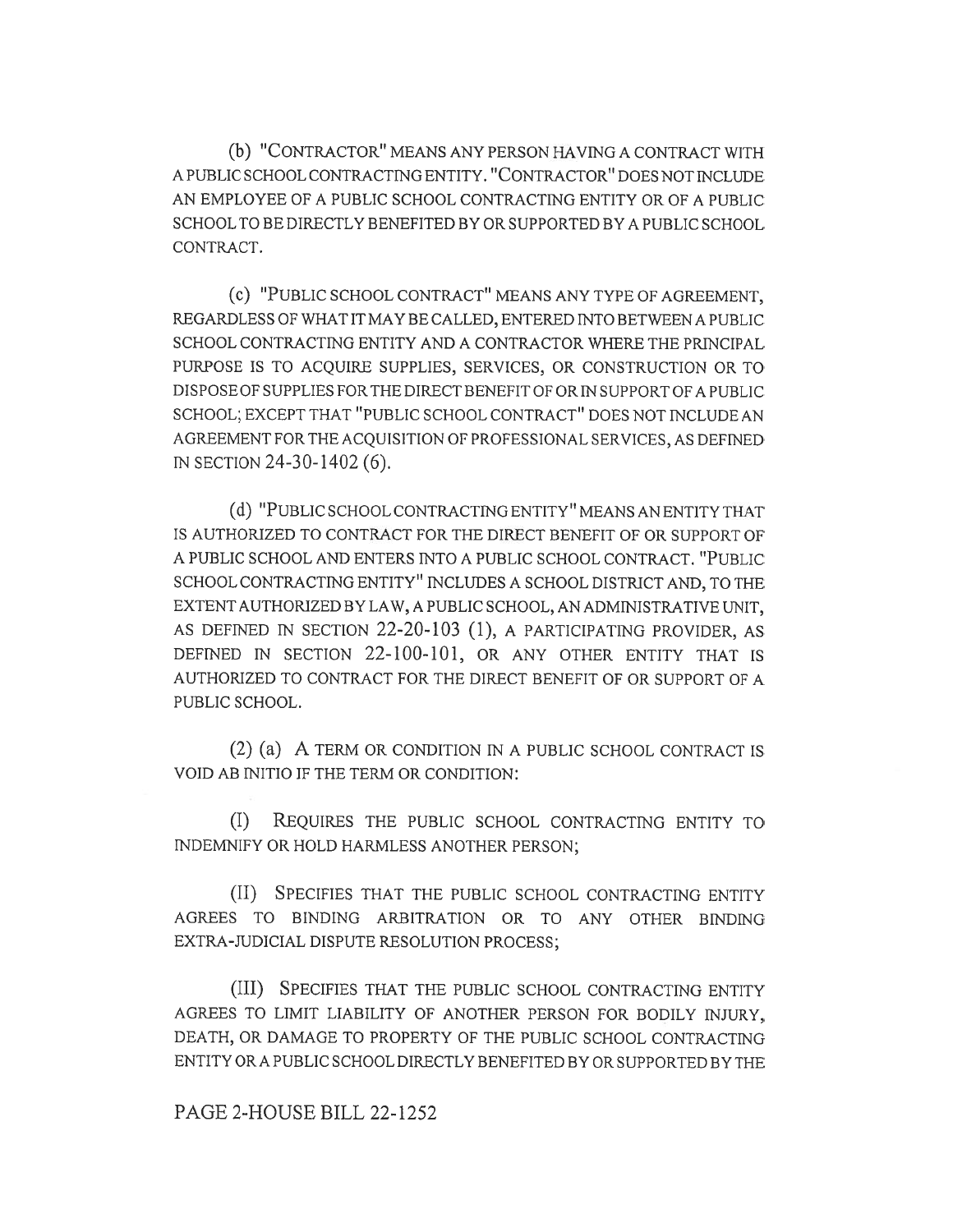PUBLIC SCHOOL CONTRACT THAT IS CAUSED BY THE NEGLIGENCE OR WILLFUL MISCONDUCT OF THE PERSON OR OF THE PERSON'S EMPLOYEES OR AGENTS;

(IV) PURPORTS TO WAIVE, ALTER, OR LIMIT THE APPLICATION OF ANY PROVISION OF THE "COLORADO GOVERNMENTAL IMMUNITY ACT", ARTICLE 10 OF TITLE 24;

(V) PURPORTS TO WAIVE, ALTER, OR LIMIT THE APPLICATION OF THE "STUDENT DATA TRANSPARENCY AND SECURITY ACT", ARTICLE 16 OF THIS TITLE 22, THE PROVISIONS OF SECTIONS 6-1-713 AND 6-1-713.5 RELATING TO PROTECTION AND DISPOSAL OF PERSONAL IDENTIFYING INFORMATION, THE PROVISIONS OF ARTICLE 73 OF TITLE 24 RELATING TO SECURITY BREACHES AND PERSONAL INFORMATION, OR, UPON IT TAKING EFFECT ON JULY 1, 2023, THE "COLORADO PRIVACY ACT", PART 13 OF ARTICLE 1 OF TITLE 6; OR

(VI) CONFLICTS WITH COLORADO LAW OR RULES PROMULGATED PURSUANT TO COLORADO LAW OR CONFLICTS WITH ANY PROVISION REQUIRED TO BE INCLUDED OR DEEMED TO BE INCLUDED IN A PUBLIC SCHOOL CONTRACT BY SUBSECTION  $(2)(d)$  OF THIS SECTION AS OF THE DATE THE CONTRACT IS EXECUTED.

(b) IF A PUBLIC SCHOOL CONTRACT CONTAINS A TERM OR CONDITION THAT IS VOID AB INITIO UNDER SUBSECTION  $(2)(a)$  OF THIS SECTION, THE PUBLIC SCHOOL CONTRACT IS OTHERWISE ENFORCEABLE AS IF IT DID NOT CONTAIN THE VOID TERM OR CONDITION.

(c) ALL PUBLIC SCHOOL CONTRACTS, EXCEPT FOR CONTRACTS WITH ANOTHER GOVERNMENT, ARE GOVERNED BY COLORADO LAW NOTWITHSTANDING ANY CONTRACT TERM OR CONDITION TO THE CONTRARY.

(d) A PUBLIC SCHOOL CONTRACT MUST INCLUDE PROVISIONS, AND IF SUCH PROVISIONS ARE NONETHELESS INADVERTENTLY OR OTHERWISE OMITTED, SHALL BE DEEMED TO INCLUDE PROVISIONS, THAT:

(I) STATE THAT, SUBJECT TO THE REQUIREMENTS OF SECTION 24-91-103.6 PERTAINING TO CONTRACTS FOR THE CONSTRUCTION AND DESIGN OF PUBLIC WORKS PROJECTS, ANY AND ALL CONTRACTUAL FINANCIAL OBLIGATIONS OF THE PUBLIC SCHOOL CONTRACTING ENTITY THAT ARE PAYABLE AFTER THE CURRENT FISCAL YEAR ARE CONTINGENT ON MONEY TO PAY THE OBLIGATIONS BEING APPROPRIATED, BUDGETED, AND

PAGE 3-HOUSE BILL 22-1252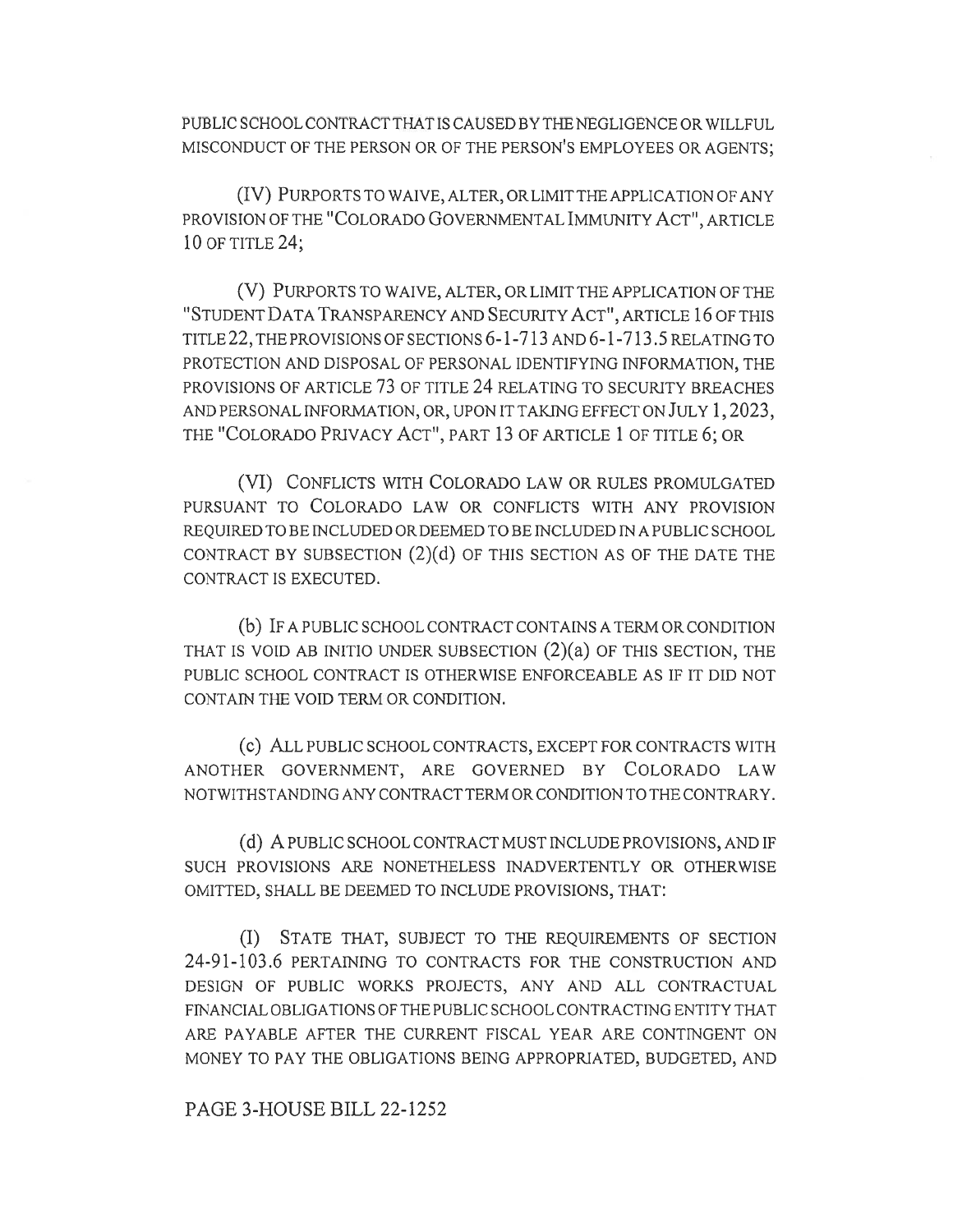OTHERWISE MADE AVAILABLE;

(II) REQUIRE THE CONTRACTOR TO COMPLY WITH ALL APPLICABLE FEDERAL, STATE, AND LOCAL LAWS, RULES, AND REGULATIONS IN EFFECT WHEN THE CONTRACT IS EXECUTED OR THEREAFTER ESTABLISHED, INCLUDING, WITHOUT LIMITATION:

(A) LAWS, RULES, AND REGULATIONS APPLICABLE TO DISCRIMINATION AND UNFAIR EMPLOYMENT PRACTICES; AND

(13) LAWS, RULES, AND REGULATIONS THAT REQUIRE THE PROTECTION OF PERSONAL IDENTIFYING INFORMATION, INCLUDING STUDENT PERSONAL IDENTIFYING INFORMATION, AS DEFINED IN SECTION 22-16-103 (13), SUCH AS THE FEDERAL "FAMILY EDUCATION RIGHTS AND PRIVACY ACT", 20 U.S.C. SEC. 1232g, THE "STUDENT DATA TRANSPARENCY AND SECURITY ACT", ARTICLE 16 OF THIS TITLE 22, THE PROVISIONS OF SECTIONS 6-1-713 AND 6-1-713.5 RELATING TO PROTECTION AND DISPOSAL OF PERSONAL IDENTIFYING INFORMATION, THE PROVISIONS OF ARTICLE 73 OF TITLE 24 RELATING TO SECURITY BREACHES AND PERSONAL INFORMATION, OR, UPON IT TAKING EFFECT ON JULY 1, 2023, THE "COLORADO PRIVACY ACT", PART 13 OF ARTICLE 1 OF TITLE 6; AND

(III) REQUIRE THE CONTRACTOR TO PERFORM ITS DUTIES AS AN INDEPENDENT CONTRACTOR, TO PAY WHEN DUE ALL APPLICABLE EMPLOYMENT TAXES AND INCOME TAXES FOR ITS EMPLOYEES INCURRED IN THE PERFORMANCE OF THE CONTRACT, AND TO PROVIDE AND KEEP IN FORCE WORKERS' COMPENSATION AND UNEMPLOYMENT COMPENSATION INSURANCE IN THE AMOUNTS REQUIRED BY LAW.

SECTION 2. Applicability. This act applies to contracts executed on or after July 1, 2022.

SECTION 3. Safety clause. The general assembly hereby finds,